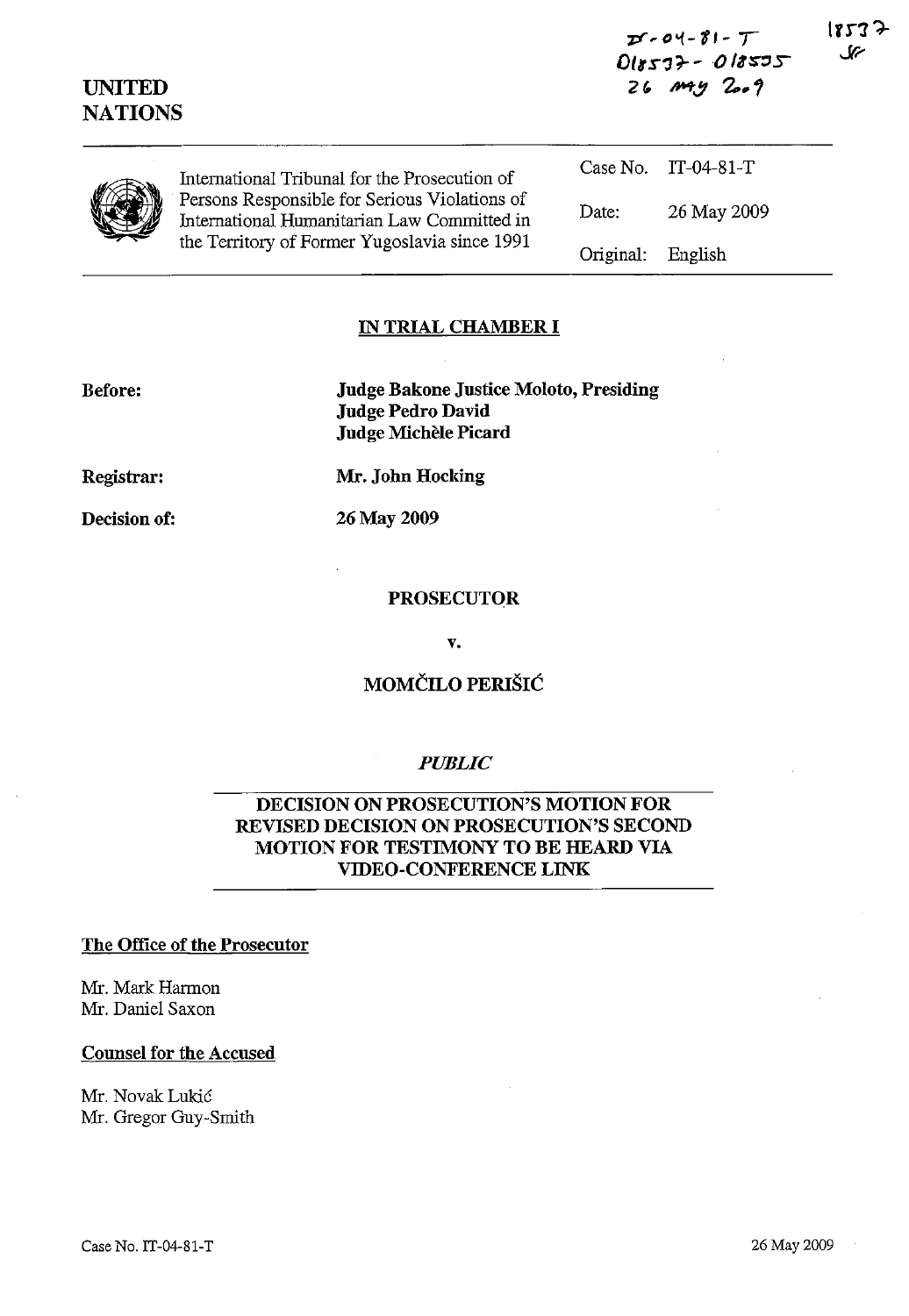**TRIAL CHAMBER I** ("Trial Chamber") of the International Tribunal for the Prosecution of Persons Responsible for Serious Violations of International Humanitarian Law Committed in the Territory of the fonner Yugoslavia since 1991 ("Tribunal");

**BEING SEIZED** of the "Prosecution's Motion for Revised Decision on Prosecution's Second Motion for Testimony to be Heard via Video-Conference Link" filed confidentially on 25 May 2009 ("Motion"), whereby the Prosecution requests a revised order for Mr. Mubamed Sacirbey's testimony to be heard *via* video-conference link from the United States;

**NOTING** the "Decision on Prosecution's Motion for Testimony to be Heard via Video-Conference Link" issued by this Trial Chamber confidentially on 18 May 2009 ("Video-Link Decision"), whereby the Trial Chamber granted a request to hear the evidence of Mr. Mubamed Sacirbey through video-conference link pursuant to Rule 81 *bis* of the Tribunal's Rules of Procedure and Evidence ("Rules") on 2 and 3 June 2009;

**CONSIDERING** that the Defence did not raise any objection;<sup>1</sup>

**CONSIDERING** that in light of the ongoing attempts of the Prosecution to have Mr. Muhamed Sacirbey appear before the Trial Chamber in person, Mr. Muhamed Sacirbey's testimony through the video-conference link is now required to be scheduled on a different date;

<sup>&</sup>lt;sup>1</sup> E-mail sent to the Chambers' Legal Officer on 25 May 2009.